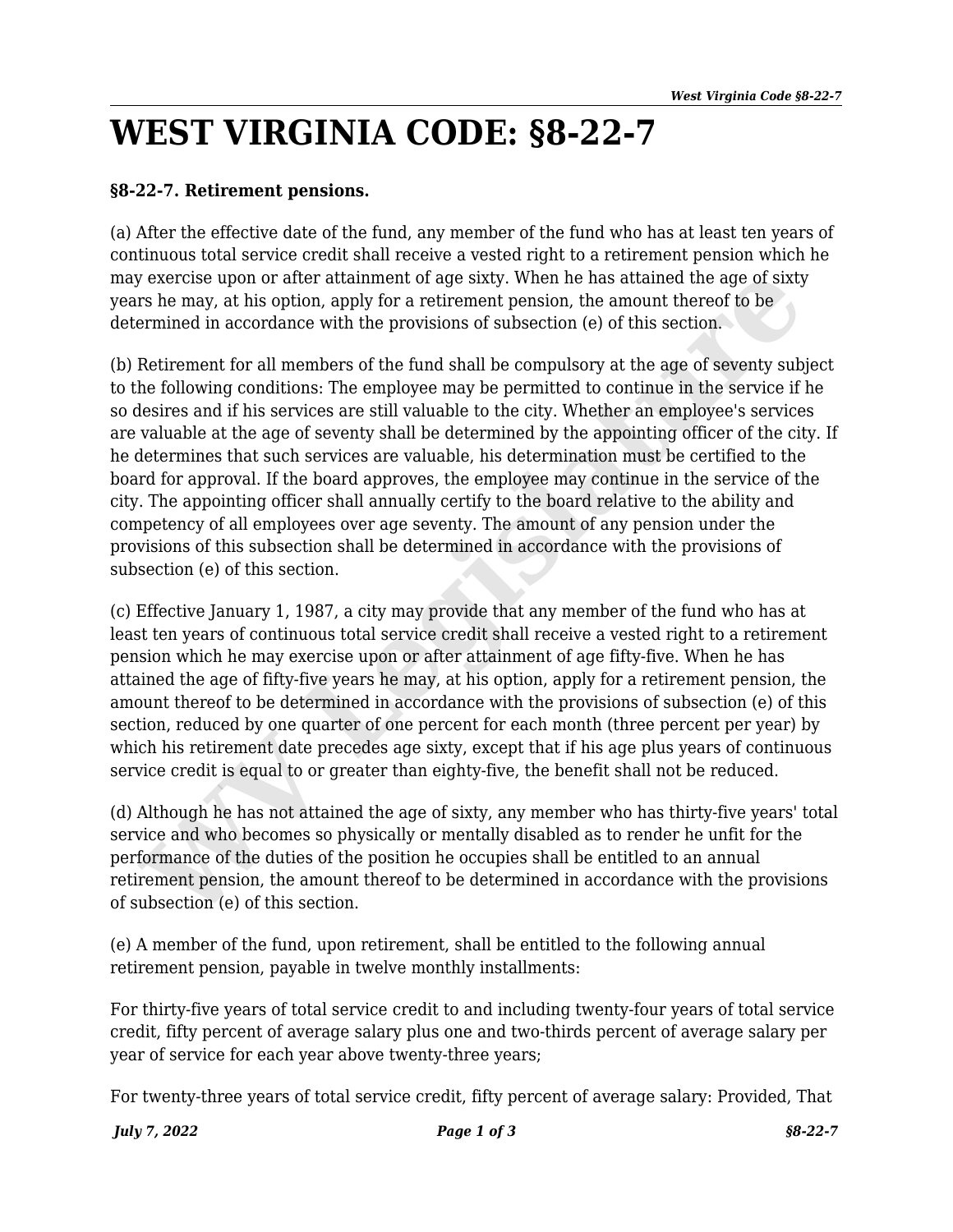if a member has twenty-three years of total service credit he shall be entitled to a minimum retirement pension of \$100 per month;

For twenty-two years of total service credit, forty-nine percent of average salary; For twenty-one years of total service credit, forty-eight percent of average salary; For twenty years of total service credit, forty-seven percent of average salary; For nineteen years of total service credit, forty-five percent of average salary;

For eighteen years of total service credit, forty-three percent of average salary;

For seventeen years of total service credit, forty-one percent of average salary;

For sixteen years of total service credit, thirty-nine percent of average salary;

For fifteen years of total service credit, thirty-six percent of average salary;

For fourteen years of total service credit, thirty-three percent of average salary;

For thirteen years of total service credit, thirty-one percent of average salary;

For twelve years of total service credit, twenty-nine percent of average salary;

For eleven years of total service credit, twenty-seven percent of average salary; and

For ten years of continuous total service credit, twenty-five percent of average salary.

The rate of a retirement pension shall be prorated for any fractional part of the total service credit of an employee of less than a full year.

(f) With the condition that no optional benefit shall be effective if the member dies within thirty days after the effective date of his retirement, such member may elect at least one year prior to such effective date of his retirement to receive a lesser retirement pension, on a joint and last survivor basis, in order to provide, on an actuarial equivalent basis, an annuity to a designated beneficiary under any of the following two options: Welliy years of total service credit, forty-seven percent of average salary;<br>
nineteen years of total service credit, forty-five percent of average salary;<br>
eighteen years of total service credit, forty-three percent of av

Option 1. Upon his death while on retirement, his lesser retirement pension shall be continued throughout the life of and paid to such individual having an insurable interest in his life, as he shall have named in a written designation duly acknowledged and filed with the board.

Option 2. Upon his death while on retirement, one half of his lesser retirement pension shall be continued throughout the life of and paid to such individual having an insurable interest in his life as he shall have named in a written designation duly acknowledged and filed with the board.

*July 7, 2022 Page 2 of 3 §8-22-7*